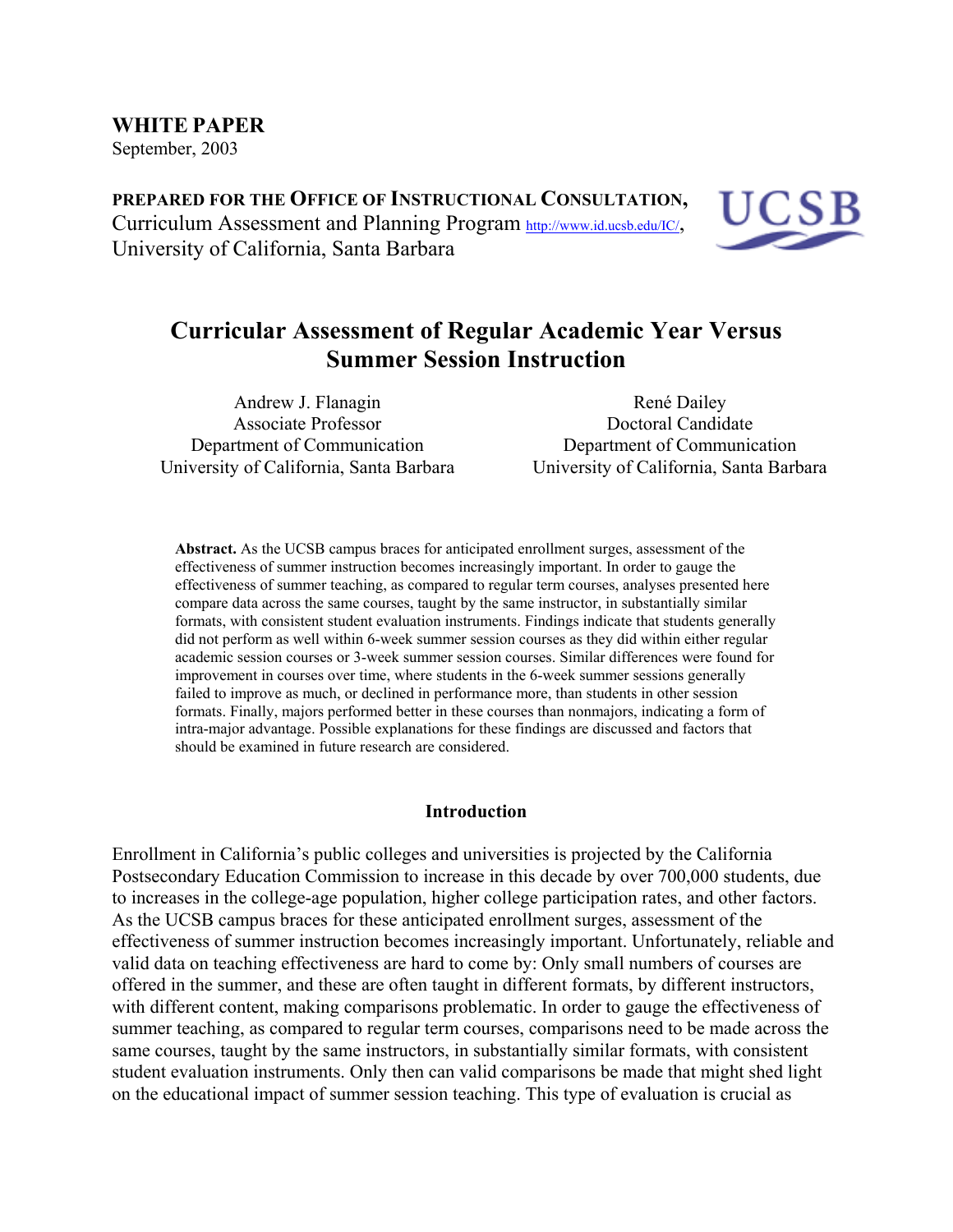UCSB considers various strategies to accommodate growing numbers of students in the years to come.

The goal of this White Paper is to provide precisely this type of analysis. Findings from this investigation serve as one means of assessment of the effectiveness of summer versus regular session instruction at UCSB. Although the findings reported here are instructive, it should be noted that the present analysis is limited in its scope and may not be generalizeable beyond certain parameters, as discussed in greater detail in this paper.

#### **Nature and Scope of Analysis**

The analyses reported herein are based on the first author's experience as an instructor at UCSB. Teaching effectiveness (measured by student performance) is assessed across regular and summer sessions, based on data from courses in which substantially similar testing tools have been used, over an extended period of time. These data enable several relevant analyses that inform instructors' and administrators' assessment of the relative effectiveness of summer session versus regular academic year session teaching formats, and have implications for the quality of year-round curricula.

Analyses are based on data from 2 upper division, undergraduate courses in the Department of Communication (Comm 118: Communication Technology and Organization, and Comm 122c: Communication, Collaboration, and Organization). Data are used to assess student performance (a) in the regular academic year session compared to the summer sessions (both 3-week and 6 week summer session formats), (b) across students in the Communication major compared to nonmajors, and (c) over time from the midterm to the final exam.

The use of data from one instructor's courses has several advantages in this assessment effort, including control of any potential differences in instructor effectiveness and style and consistent course content and student expectations. Moreover, using a sample only of recent course offerings has several additional advantages. First, teaching evaluations have stabilized, and thus any differences in student performances are much less likely to be influenced by instructor maturation over time. Second, course content has also stabilized over time, and has remained consistent within this evaluation period. Third, the instructor has refined testing materials that have remained constant over the time periods analyzed. Overall, these factors help to guard against any confounding factors that might possibly affect evaluation results.

#### **Method**

Data from two courses were used to identify differences in student performance based on session format, academic major status, and improvement over time. Both courses have been recently taught in three different length formats: regular academic quarter, summer six-week session, and summer three-week session. Data for the analyses come from Comm 122c from the winter and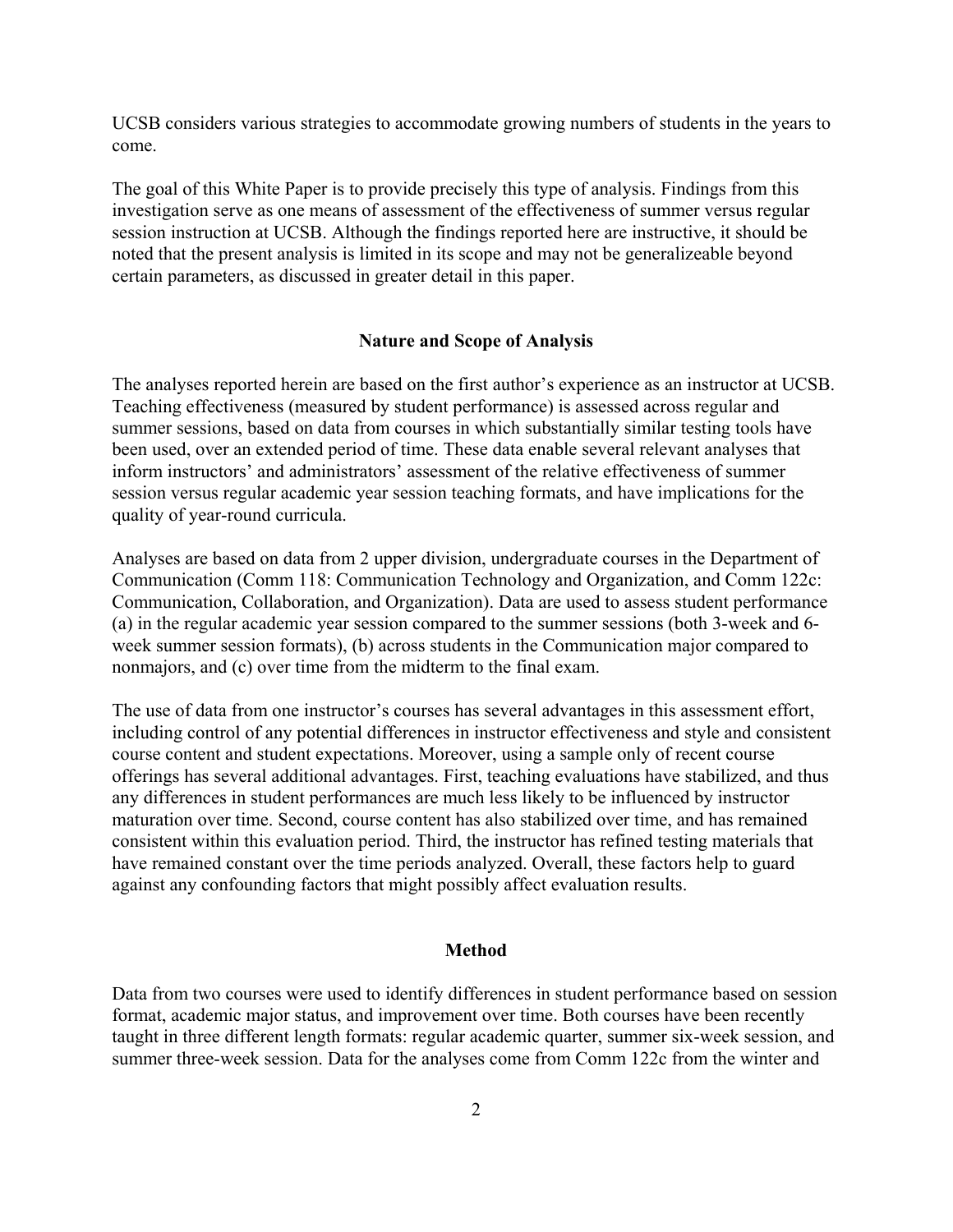spring of 2003, and from the summers of 2002 (6 week session) and 2003 (3 week session); data from Comm 118 come from the spring of 2003, and from the summers of 2002 (6 week session) and 2003 (3 week session). Within each course, testing instruments were equivalent across the three formats and were similar across courses. Additionally, course formats for Comm 118 and 122 were relatively similar.

A total of 183 students completed these courses. Because the majority of students were of junior or senior rank, the 8 sophomores and the 6 students for whom status was unknown were excluded from analyses. Table 1 provides a breakdown of the remaining 169 students by course, session format, and class rank.

| Format                | Course       | <b>Junior</b>  | <b>Senior</b> | <b>Total</b> |
|-----------------------|--------------|----------------|---------------|--------------|
|                       |              |                |               |              |
| Academic year         |              |                |               |              |
|                       | Comm 118     | 9              | 12            | 21           |
|                       | Comm 122     | 18             | 34            | 52           |
|                       | <b>Total</b> | 27             | 46            | 73           |
| <b>6-week session</b> |              |                |               |              |
|                       | Comm 118     | 13             | 21            | 34           |
|                       | Comm 122     | 19             | 21            | 40           |
|                       | <b>Total</b> | 32             | 42            | 74           |
| 3-week session        |              |                |               |              |
|                       | Comm 118     | $\overline{2}$ | 8             | 10           |
|                       | Comm 122     | 3              | 9             | 12           |
|                       | <b>Total</b> | 5              | 17            | 22           |
| <b>Total</b>          |              | 64             | 105           | 169          |

#### Table 1. Frequencies of Students by Course, Session Format, and Class Rank.

Data included midterm exam scores, final exam scores, and total exam scores, which were all standardized by converting scores to percentages. Additional assignments and evaluation materials (e.g., class participation) in the courses were not factored into the analyses, and comprised only a minor portion of total points for each course.

Across all courses, the mean score for the midterm exam was 71.37 (*SD* = 13.12), 71.01 (*SD* = 13.09) for the final exam, and  $71.12$  ( $SD = 11.75$ ) for the total exam points in the course. Because no restrictions on enrollment with regard to major exist for summer sessions, students from the summer sessions were distinguished by major (i.e., Communication vs. non-Communication major). Of the 96 students enrolled in the summer courses, 31 (32.3%) were from majors other than Communication.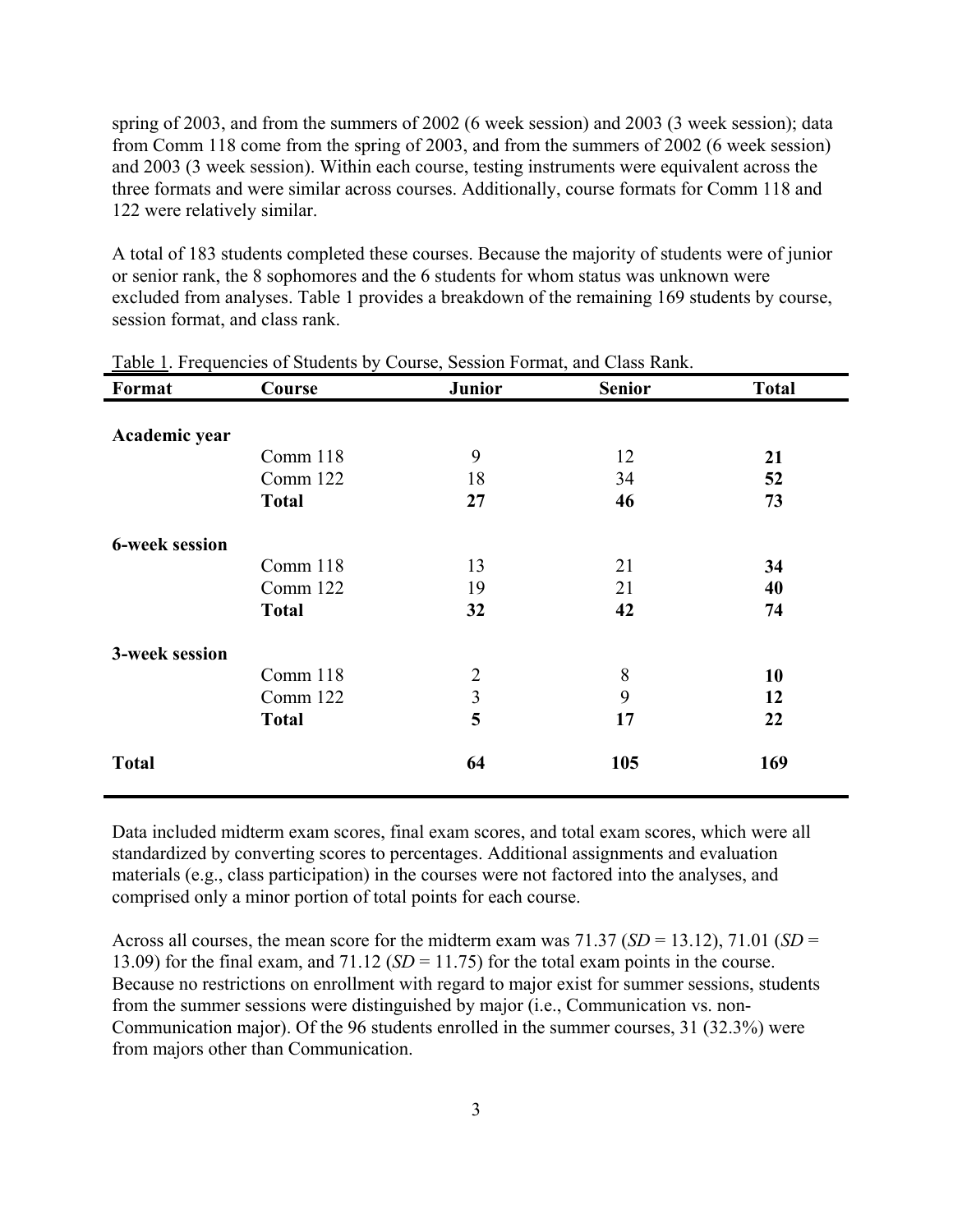## **Results and Discussion**

Although the cell sizes in most analyses reported are unequal, the statistical test used for these analyses (i.e., ANOVA) is relatively robust to this violation. Thus, unequal cell sizes do not pose a serious problem, particularly when only one factor is used to predict differences in the outcome variables (Tabachnik & Fidell, 2001). Additionally, the estimated marginal means are used in all analyses; these means are not weighted by the overall number of cases, thereby giving equal importance to cells regardless of the number of cases in each.

Preliminary analyses included class rank (i.e., juniors vs. seniors) as a potential predictor of performance. However, none of the analyses showed differences between juniors' and seniors' scores. Additionally, class rank did not moderate any of the relationships reported below. This is not especially surprising since greater differences would be expected between lower- and upperclassmen. As a result, class rank was excluded from all final analyses.

## Differences in Session Format

The first set of analyses examined potential differences in students' scores by the three academic session formats (regular academic year session, 3-week summer session, and 6-week summer session). In order to assess the overall differences across class session formats, both courses (i.e., 118 and 122) were combined for this analysis. Separate ANOVA analyses were conducted for each score (i.e., midterm exam, final exam, and total exam scores).

Midterm exam scores did not differ by teaching session format. However, differences did exist for the final exam scores as well as for the total exam scores: Post hoc analyses showed that for both the final exam and total exam scores, the 6-week session scores were significantly lower than the academic year and 3-week session scores. The topmost rows ("Comm 118+122") of Table 2 list ANOVA results and means for this analysis.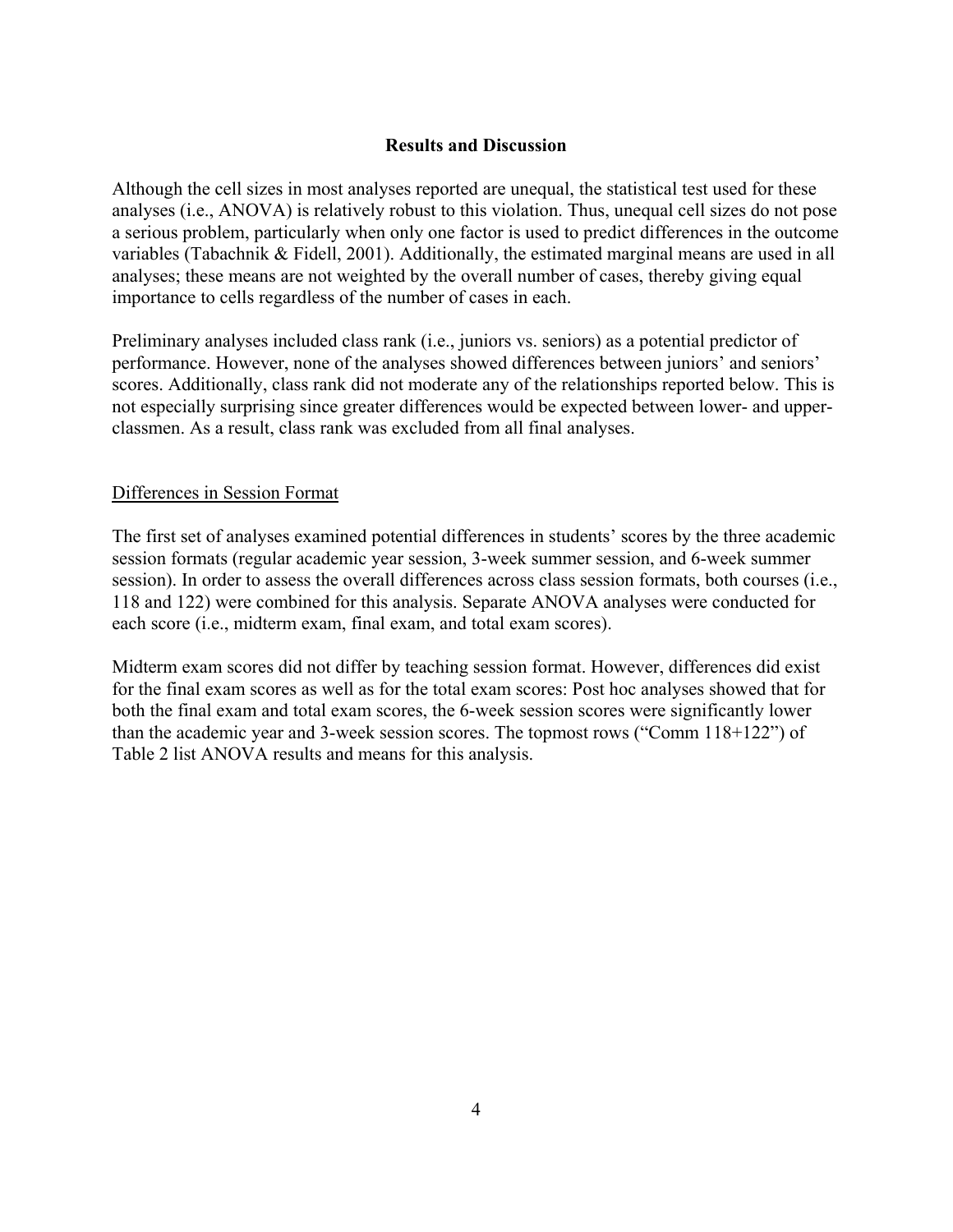|                         | Academic<br>Year   | 6-Week<br><b>Session</b> | 3-Week<br><b>Session</b> | $\boldsymbol{F}$ | Adj $R^2$ |
|-------------------------|--------------------|--------------------------|--------------------------|------------------|-----------|
| Comm $118 + 122$        |                    |                          |                          |                  |           |
| $(N = 169)$             |                    |                          |                          |                  |           |
| <b>Midterm</b>          | 71.84              | 70.11                    | 74.07                    | 0.852            | .002      |
| Final                   | 74.16 <sup>a</sup> | $66.65^{ab}$             | $75.24^{b}$              | 7.982*           | .077      |
| <b>Total</b>            | $73.11^a$          | $68.10^{ab}$             | $74.72^b$                | $4.727*$         | .042      |
| Comm 118                |                    |                          |                          |                  |           |
| $(N = 65)$              |                    |                          |                          |                  |           |
| <b>Midterm</b>          | 68.81              | 69.31                    | 71.75                    | 0.219            | .025      |
| Final                   | 79.08 <sup>a</sup> | $72.72^a$                | 76.64                    | $3.497*$         | .072      |
| <b>Total</b>            | 74.52              | 71.01                    | 74.47                    | 1.213            | .007      |
| Comm 122<br>$(N = 104)$ |                    |                          |                          |                  |           |
| <b>Midterm</b>          | 73.06              | 70.79                    | 76.00                    | 0.728            | .005      |
| Final                   | $72.17^a$          | $61.49^{ab}$             | 74.07 <sup>b</sup>       | 8.345*           | .125      |
| <b>Total</b>            | $75.54^{\circ}$    | $65.62^{ab}$             | $74.93^{b}$              | $4.310*$         | .060      |

Table 2. Unweighted Means for Midterm Exam, Final Exam, and Total Exam Scores Comparing Teaching Session Formats

Note.  $* p < .05$ . Matching superscripts within rows indicate significant differences between groups.

To probe whether differences may be more pronounced in one of the courses, separate analyses were conducted for Comm 118 and for Comm 122. For Comm 118, neither midterm exam scores nor total exam scores differed by session format, although differences were found for the final exam scores. Specifically, post hoc analyses indicated that final exam scores for the regular academic year session were significantly higher than scores for the 6-week session in Comm 118. See Table 2 (row labeled "Comm 118") for mean values and comparisons.

Results for Comm 122 were more similar to the overall analyses. Midterm exam scores did not vary by session format, but both final exam and total exam scores showed significant differences. Again, for both final exam and total exam scores, the 6-week session scores were significantly lower than the academic year and 3-week session scores. The row labeled "Comm 122" in Table 2 lists these results.

It should be noted that although data from Comm 122 show more differences in student performance across the various session formats than data from Comm 118, these differences are likely due to disparity in the number of students enrolled in each course. Because Comm 122 had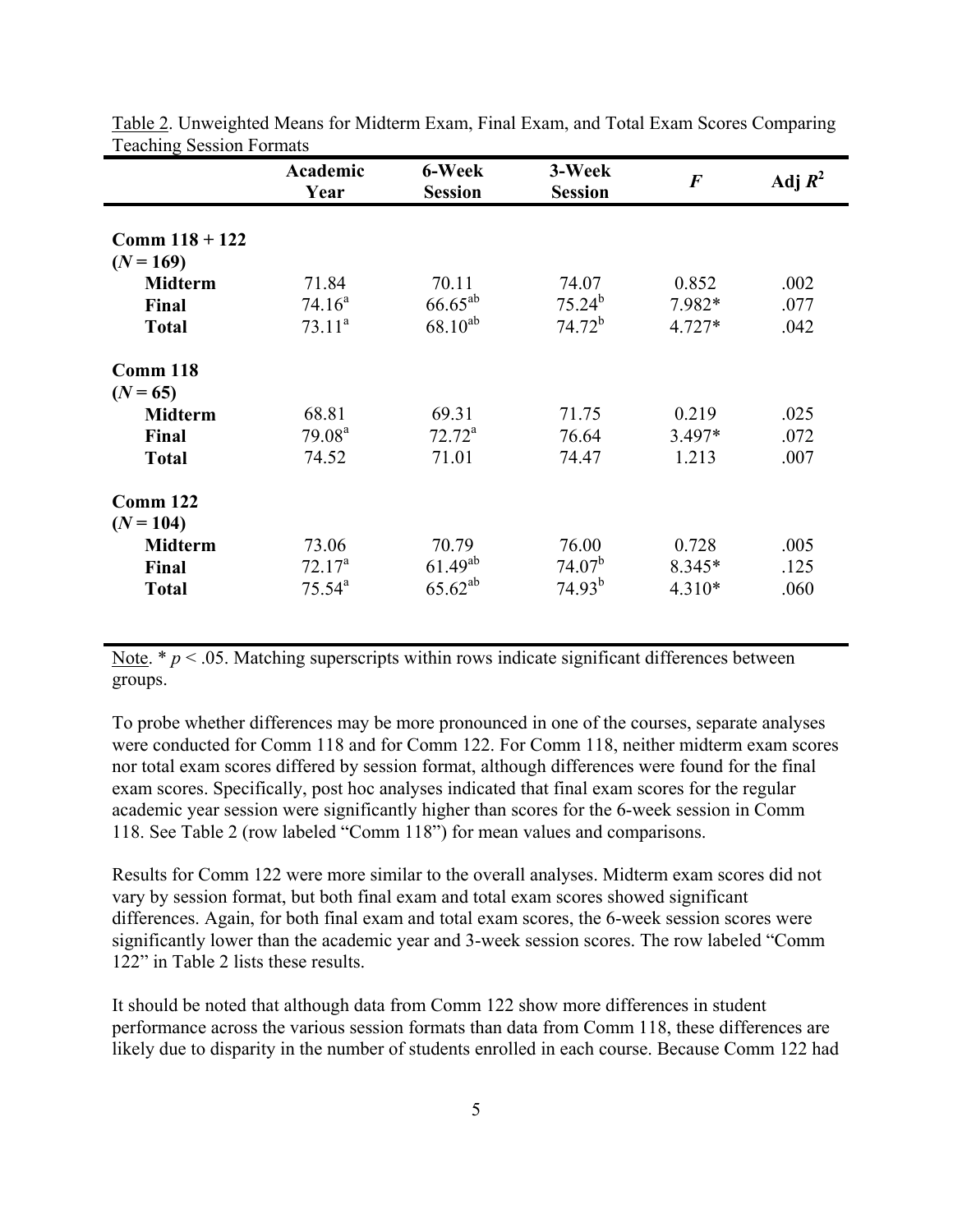substantially higher enrollment, analyses of data from Comm 122 possess more statistical power to detect differences between session formats.

Nonetheless, several conclusions may be drawn from these comparisons across teaching session formats. First, it appears that the differences in session format become more pronounced as the class progresses. In none of the analyses were differences found in midterm exam scores. Thus, when session format affects student performance, its influence does not appear until later in the course. Second, no direct relationship between student performance and course length was found: It may seem logical to expect that student performance would decrease as the length of the course decreases. Interestingly, however, the 3-week session scores were substantially higher than the 6-week session scores. In fact, the 3-week scores were equivalent to the regular academic year scores.

Possible explanations for these findings include meaningful differences in session formats, student self-selection biases, and a combination of these effects. With regard to potential differences in session formats, findings indicate that the 6-week course format may indeed be less optimal in terms of student performance than either the regular academic year or the 3-week session formats. Student self-selection may also be a factor. Students who opt to take relatively intense 3-week summer session classes may be especially motivated--or more capable--than students who select courses in the other session formats. Finally, differences could be explained through a combination of these factors. Recalling that midterm scores did not differ across any of the session formats, it is possible that the 6-week session draws students who are not as motivated or qualified as those in the 3-week session and who get caught somewhat offguard by the relatively accelerated pace of the 6-week session (compared to the regular academic year). As a consequence, students who may be less motivated/qualified (than those in the 3-week session) are also less able to maintain or improve their performance in the truncated 6-week session (as compared to the regular academic year session). Absent additional qualitative and quantitative evidence, however, it is difficult to determine which of these explanations is most compelling.

In addition, academic major status may affect these findings, to some degree. During the regular academic year, only Communication majors are allowed to enroll in upper-division Communication courses. By contrast, summer classes have unrestricted enrollment where any student, regardless of major, can take Communication courses. Because some upper-division courses are crafted assuming that the students have taken the prerequisite lower-division courses, pertinent background material may not be covered. This has the potential to make material in the course more difficult for non-Communication majors. That said, Comm 118 and Comm 122 do not rely heavily on prerequisite information from lower division courses. Alternatively, it is possible that Communication and non-Communication majors differ in their academic capabilities. To determine the extent to which academic major status may contribute to differences across session formats, the scores of Communication majors were compared to those of non-Communication majors.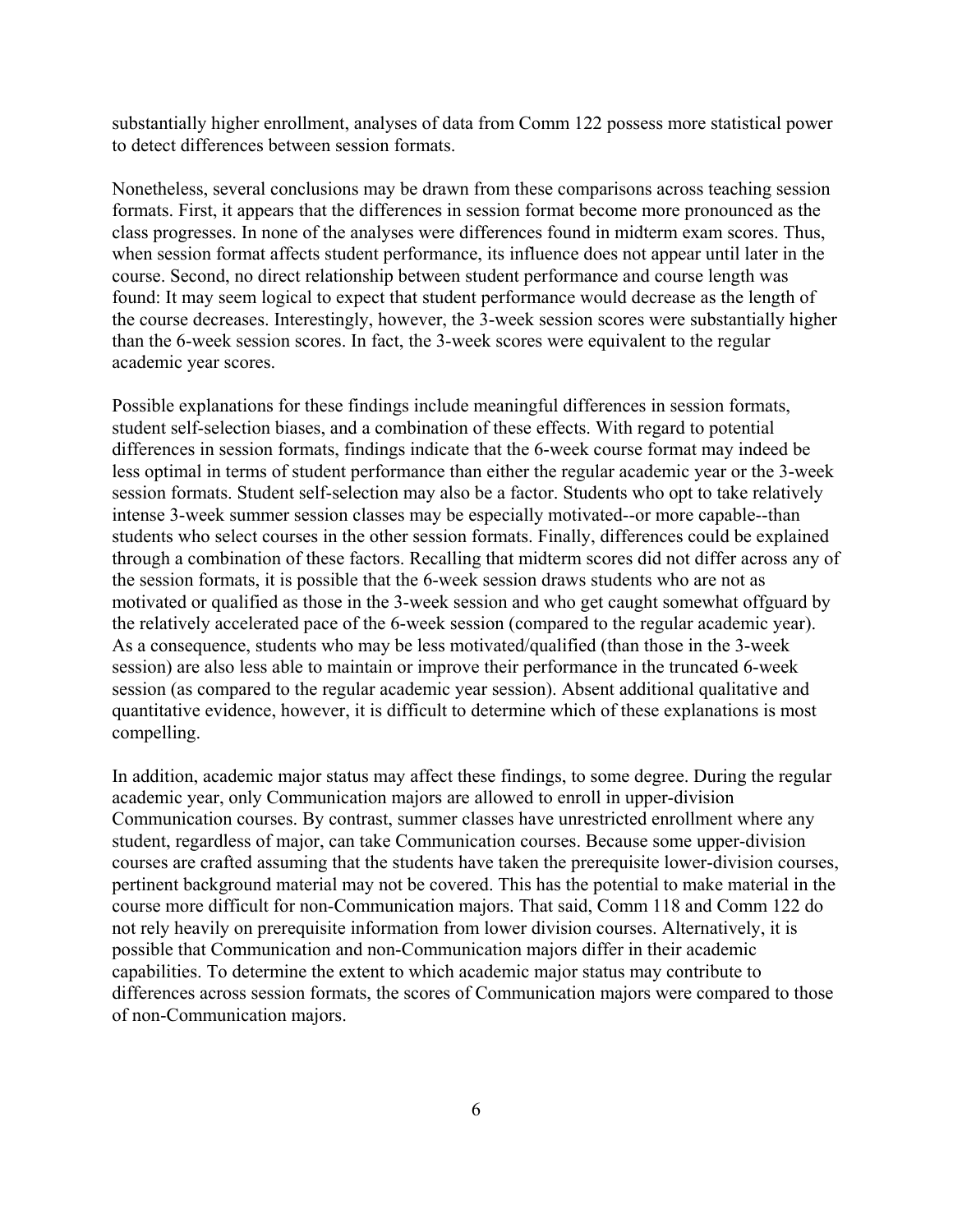## Differences in Academic Major

These analyses were isolated to the 96 students enrolled in summer courses, and 3-week and 6 week sessions were combined to increase the statistical power necessary to detect any differences. In all three analyses (i.e., midterm exam, final exam, and total exam scores), the ANOVAs showed significant differences between Communication majors and non-Communication majors; Communication majors performed substantially better than non-Communication majors in summer sessions. See Table 3 for a summary of the ANOVA results as well as the corresponding means.

|                  | Communication<br><b>Majors</b> | <b>Non-Communication</b><br><b>Majors</b> | $\boldsymbol{F}$ | Adj $R^2$ |
|------------------|--------------------------------|-------------------------------------------|------------------|-----------|
|                  |                                |                                           |                  |           |
| Comm $118 + 122$ |                                |                                           |                  |           |
| $(N = 96)$       |                                |                                           |                  |           |
| <b>Midterm</b>   | $73.22^a$                      | $66.40^a$                                 | 4.956*           | .040      |
| Final            | $71.52^a$                      | $62.52^a$                                 | 8.966*           | .077      |
| <b>Total</b>     | $72.16^a$                      | 64.29 <sup>a</sup>                        | 8.175*           | .070      |
| Comm 118         |                                |                                           |                  |           |
| $(N = 44)$       |                                |                                           |                  |           |
| <b>Midterm</b>   | 69.78                          | 70.03                                     | 0.004            | .050      |
| Final            | $75.96^{\text{a}}$             | $69.05^{\text{a}}$                        | 5.218*           | .089      |
| <b>Total</b>     | 72.95                          | 69.57                                     | 1.101            | .002      |
| <b>Comm 122</b>  |                                |                                           |                  |           |
| $(N = 52)$       |                                |                                           |                  |           |
| <b>Midterm</b>   | $75.99^{\text{a}}$             | $63.00^a$                                 | $9.058*$         | .136      |
| Final            | $67.94^{\text{a}}$             | $56.40^a$                                 | $6.282*$         | .094      |
| <b>Total</b>     | $71.52^a$                      | $59.33^{a}$                               | 8.390*           | .127      |

Table 3. Unweighted Means for Midterm Exam, Final Exam, and Total Exam Scores Comparing Communication and Non-Communication Majors (comparisons are from summer sessions courses only, and 3-week and 6-week sessions have been combined for analysis).

Note.  $* p < 0.05$ . Matching superscripts within rows indicate significant differences between groups.

Because differences were found between the two courses, and because all cell sizes were sufficiently large to warrant analysis, analyses were again conducted on Comm 118 and 122 separately (see Table 3). Again, differences were more pronounced in Comm 122 (likely due to greater statistical power). In Comm 118, differences between Communication and non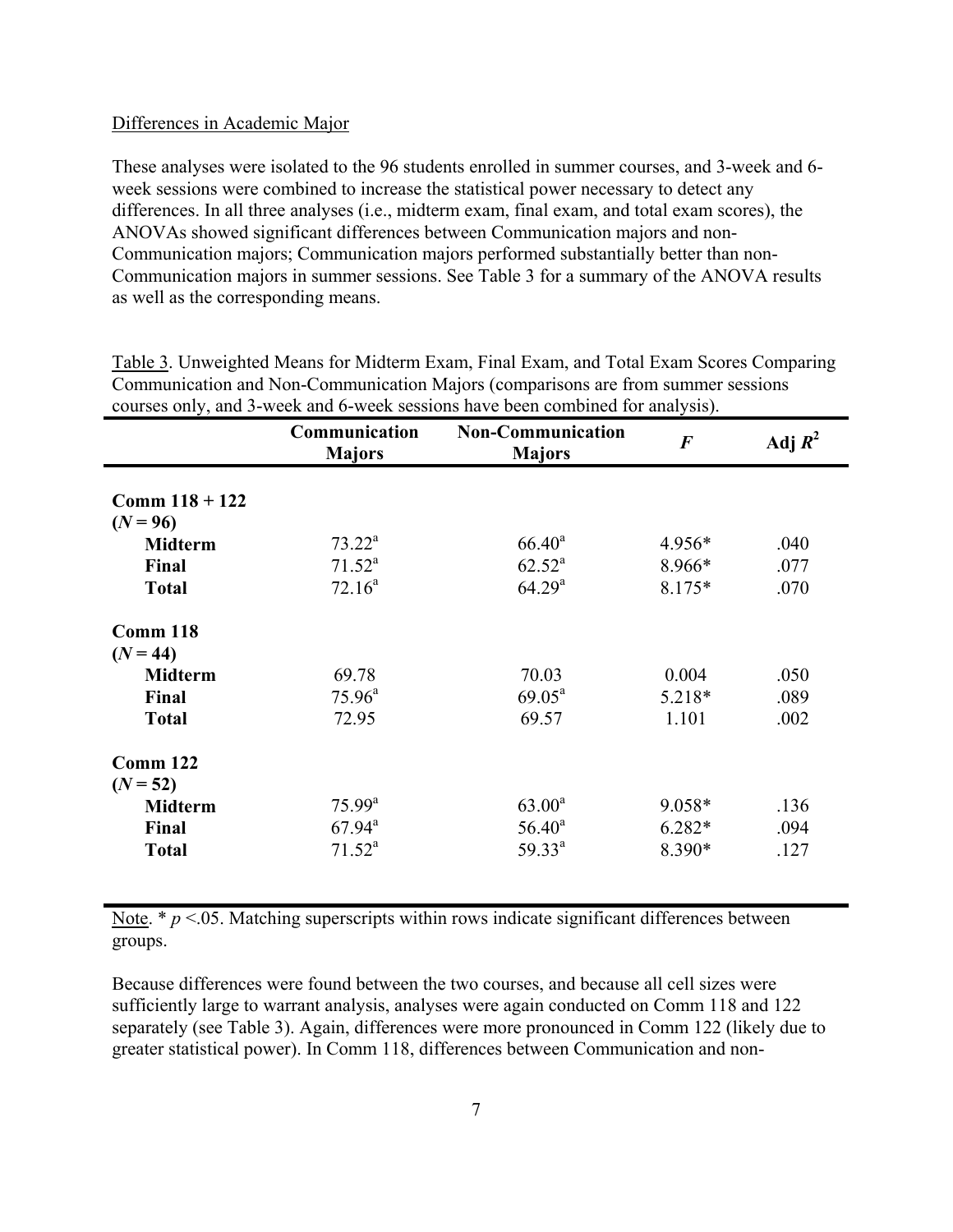Communication majors were only found for the final exam scores. By contrast, differences were found for all scores in Comm 122. In all cases of significant differences, the Communication majors scored substantially higher than non-Communication majors.

Thus, overall, Communication majors do perform better than non-Communication majors within summer session courses, suggesting that major status may explain, at least in part, the lower scores in the 6-week session found above. To confirm or disconfirm this supposition, however, a test including both summer session (3- vs. 6-week) and major status would be necessary. Unfortunately, this analysis would not be appropriate with these data since one cell would contain too few cases for analysis  $(N = 4)$ .

The differences between Communication majors and non-Communication majors raise the issue of potential disadvantages that students outside the major may face when taking Communication courses. Indeed, the differences in performance between students in- and outside the major are typically around 10 percentage points, suggesting that students outside the major may receive grades that could be a full letter grade lower than students in the major. Of course, differences may also be due to differences in ability, or a combination of factors. Future inquiry is necessary to determine whether non-Communication majors are taking the class pass/fail or for a letter grade (because non-majors may be more likely to take the course pass/fail and therefore put forth less effort than students taking the course for a letter grade). In addition, future research could assess student quality by comparisons of grade point averages or by comparison across other courses students may have taken in common.

## Differences in Over-Time Performance

The final set of analyses examined potential differences in improvement across different session formats. Here, midterm exam scores were subtracted from the final exam scores to determine the level of improvement (or deterioration). Across all students and formats, the difference in midterm and final scores ranged from –35.20 to 32.00 percentage points. Overall, students did not improve as the session progressed ( $M = -0.3605$ ,  $SD = 11.74$ ). ANOVAs were conducted on the combined data as well as the data from Comm 118 and 122 separately to compare improvement scores across the session formats.

With scores combined for both classes, results show that the differences between scores from the academic year and the 6-week session were significant. Post-hoc analyses revealed that on average, students' performance in the academic year improved by more than two percentage points, whereas students' performance in the 6-week session deteriorated by more than three percentage points. Although students in the 3-week session improved slightly, post-hoc tests showed that they were not substantially different from the other two session formats. See the first row of Table 4 for a summary of these results and relevant means.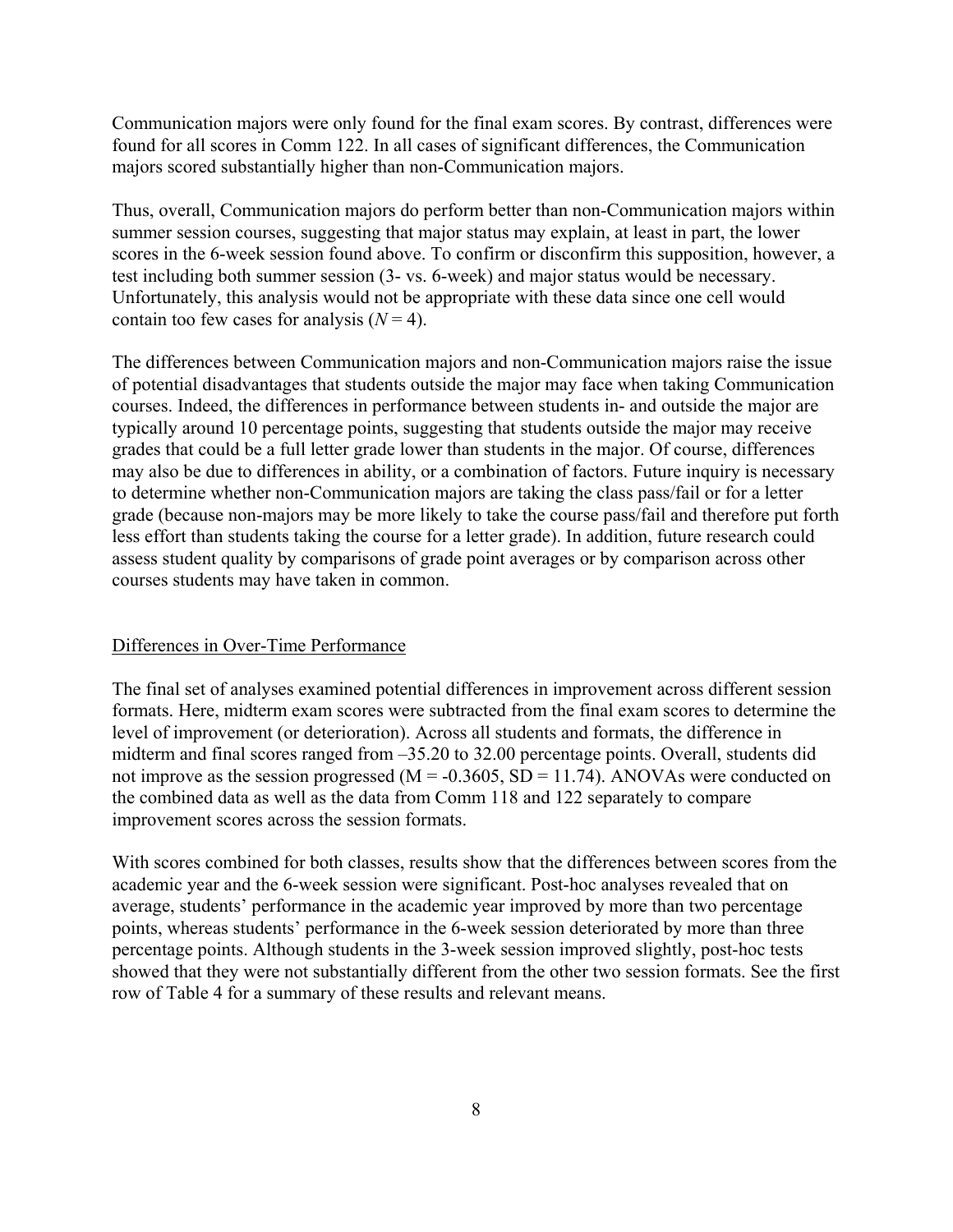|                  | Academic<br>Year | 6-Week<br><b>Session</b> | 3-Week<br><b>Session</b> | F        | Adj $\mathbf{R}^2$ |
|------------------|------------------|--------------------------|--------------------------|----------|--------------------|
|                  |                  |                          |                          |          |                    |
| Comm $118 + 122$ | $2.32^{a}$       | $-3.46^{\circ}$          | 1.17                     | 4.885*   | .044               |
| Comm 118         | $10.27^{\rm a}$  | $3.41^{\circ}$           | 4.89                     | 2.988*   | .059               |
| Comm 122         | $-0.90^a$        | $-9.30^{ab}$             | $-1.93^{b}$              | $8.167*$ | .122               |

Table 4. Unweighted Means for Improvement in Scores Comparing Session Formats.

Note.  $* p \le 0.05$ . Matching superscripts within rows indicate significant differences between groups.

Considering each course separately, on average, students in Comm 118 had higher final exam scores as compared to their midterm exam scores. The reverse was true for Comm 122; students' performance generally deteriorated from the midterm to the final. ANOVA results for Comm 118 show that the regular academic session improvement was significantly higher than the 6 week session, but improvement in the 3-week session was not significantly different from either session. For Comm 122, students' scores from the 6-week session deteriorated significantly more than students in the academic year session or the 3-week session. Thus, consistent with earlier analyses of session formats, students' performance in the 6-week sessions either improved less or deteriorated more as compared to other session formats.

### **Conclusions and Areas for Future Inquiry**

Several conclusions can be drawn based on these analyses, but several caveats must qualify these conclusions. First, findings indicate significant differences across course session type: students generally did not perform as well within 6-week summer session courses as they did within either regular academic session courses or 3-week summer session courses. Second, similar differences were found for improvement in courses over time, where students in the 6-week summer sessions generally failed to improve as much, or declined in performance more, than students in other session formats. Third, Communication majors performed better in these courses than did students from other majors, indicating a form of intra-major advantage.

Several possible explanations for these findings exist, each of which is open to a substantial degree of interpretation. Important potential explanations for cross-session differences include meaningful differences in the ways that students experience the various session formats, student self-selection biases, and a combination of these effects. Intra-major advantages may be explained by potential advantages that extend to those who have taken pre-major courses, or